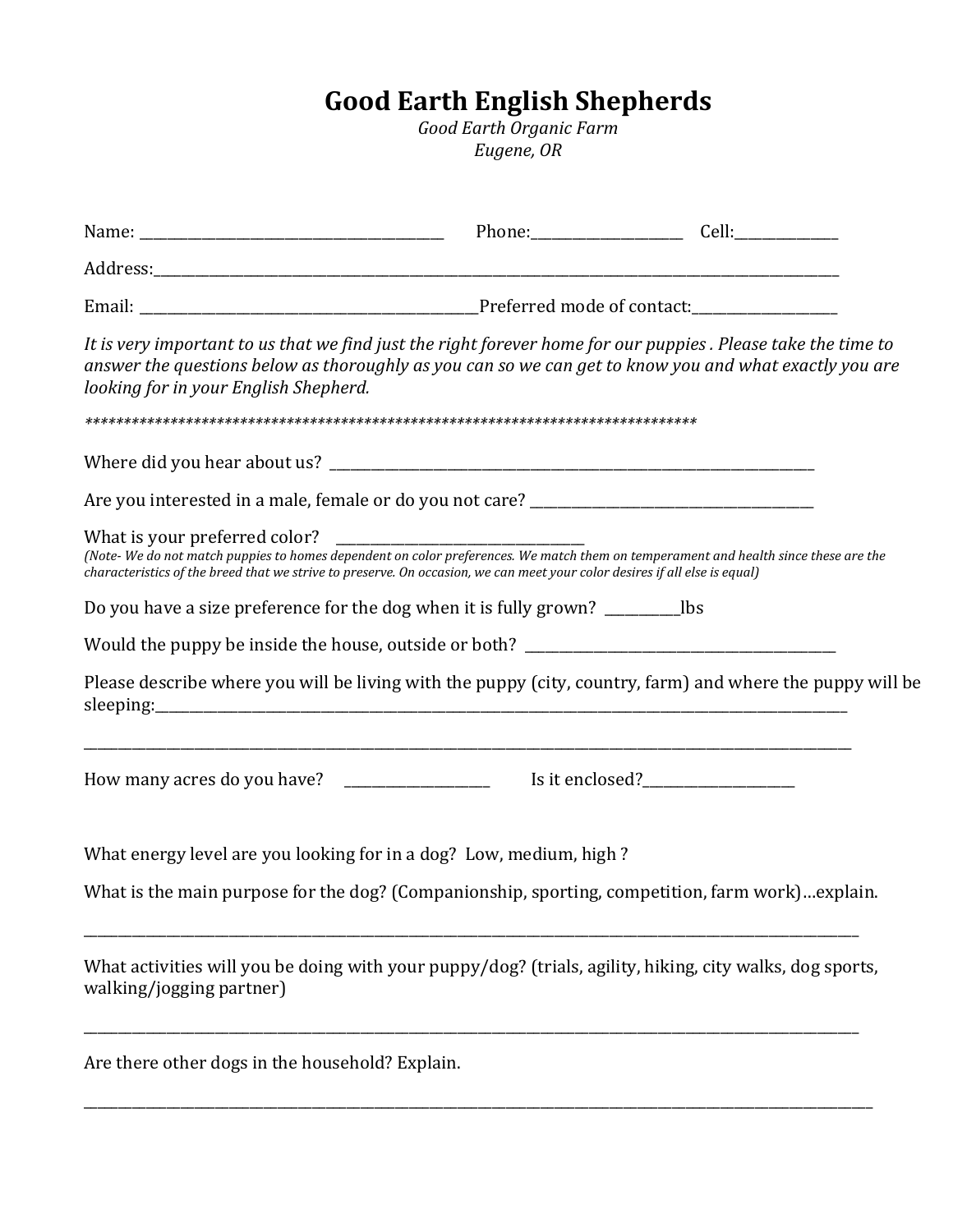| Do you have children or grandchildren that will be around the puppy? _________                                                              |
|---------------------------------------------------------------------------------------------------------------------------------------------|
| Have you owned a dog before? _________________ Have you owned an English Shepherd before? ____                                              |
|                                                                                                                                             |
| What are the English Shepherd traits that are most important to you? Pick two. Friendly, Calm, Companions,                                  |
| Athletic, Obedient, Appearance, Protective, Reserved, Outgoing, Biddable, All around dog.                                                   |
|                                                                                                                                             |
| What was the result of prior owned dogs? Circle all that apply: died of old age, placed in shelter or rescue,                               |
| Sold. Please explain                                                                                                                        |
|                                                                                                                                             |
|                                                                                                                                             |
|                                                                                                                                             |
| Provide contact info for a trainer you have used or plan on using:<br>management contact info for a trainer you have used or plan on using: |
| Please provide any other pertinent information you feel would help us to make a decision.                                                   |
|                                                                                                                                             |